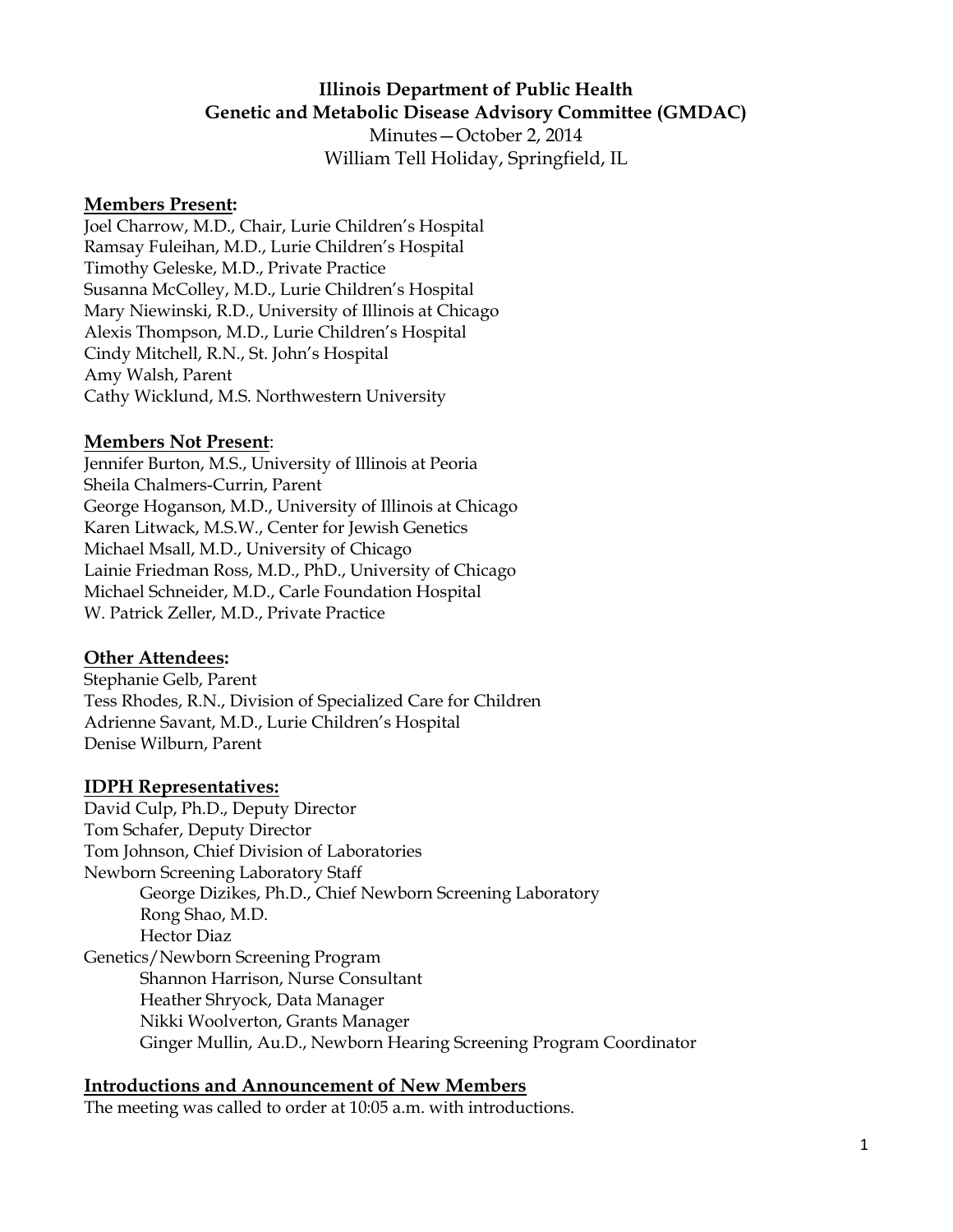# **Review of Committee Member Appointment Terms**

Dr. Joel Charrow announced nine committee nominations are still pending. Tom Schafer stated the process is delayed statewide and has been taking approximately one year for state advisory committee member nominations to be approved. Tom Schafer thanked the committee members, whose term of appointment has expired, for their continued service to this committee.

### **Approval of Minutes – April 17, 2014 Meeting**

Denise Wilburn stated she was unclear after reading the minutes about who was going to be charged for newborn screening results. Tom Schafer stated a \$25.00 fee would be charged to parents and/or individuals who request newborn screening results but not to medical providers. Dr. McColley motioned to approve the April 17, 2014 spring meeting minutes and Amy Walsh seconded the motion. Cathy Wicklund abstained. The April 17, 2014 spring meeting minutes were approved.

### **Subcommittee Reports**

### **Newborn Screening and Laboratory Subcommittee**

Dr. George Dizikes stated statewide screening for severe combined immune deficiency (SCID) began on June 9, 2014. Over 42,000 newborn screening samples have been tested. IDPH has identified one confirmed case of SCID, 2 DiGeorge cases and approximately 4 other immunodeficiency diagnoses since screening began. IDPH is referring children with positive screening results to 5 immunology centers. Dr. Dizikes stated he is going to contact the Massachusetts state laboratory to set up a teleconference to discuss their cutoff value for SCID. Massachusetts state laboratory has an assay most similar to IDPH's assay. The laboratory will also be changing from a derivatized method to a nonderivatized method after testing for LSDs begins, probably in 2015. The new non-derivatized method will allow succinylacetone testing on all samples, which should help identify possible cases of tyrosinemia type I.

### **Lysosomal Storage Diseases Subcommittee**

Dr. Dizikes stated pilot testing will begin as soon as the software vendor Perkin Elmer can make the needed changes to the database. Until that time, lysosomal storage disorder (LSD) testing has been delayed.

### **Newborn Screening Cystic Fibrosis Collaborative**

Dr. Susanna McColley reported the cystic fibrosis (CF) collaborative has been awarded a small grant from the Cystic Fibrosis Foundation to look at processes and help meet national goals. Dr. McColley stated the collaborative is still actively monitoring quantity not sufficient (QNS) rates for sweat testing at all CF centers. Comparative data between Illinois and the other states was presented by Dr. McColley for several different categories. Overall, Illinois is doing better than the national average. The CF Foundation grants will continue at a slightly higher level and focus on rapid and accurate diagnosis of disease.

### **Newborn Screening Hemoglobinopathy Collaborative**

Dr. Alexis Thompson reported the hemoglobinopathy collaborative has been meeting bi-monthly by teleconference. The collaborative has been focusing on ways to improve the return of long-term follow up information from hematologists to IDPH. The long-term follow up form is currently being reviewed by collaborative specialists to make it less cumbersome in hopes of getting better compliance with completion and return. Another focus of the collaborative has been to assist patients with Medicaid in identifying a pediatric hematologist in their network. IDPH staff is drafting a list of the insurance carriers accepted at hematology center for pediatricians to use when determining Medicaid coverage for pediatric hematologists. Tess Rhodes with the Division of Specialized Care for Children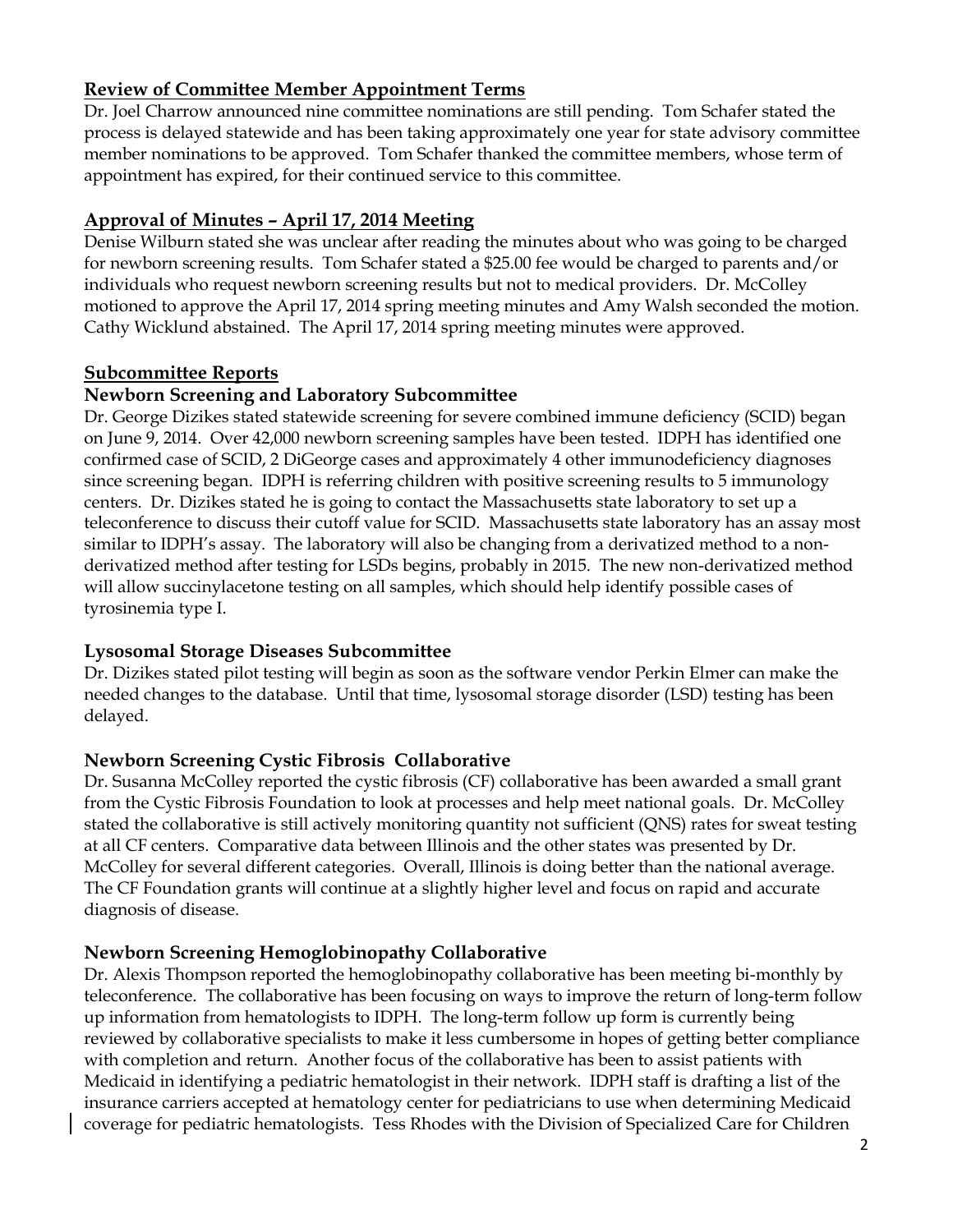reminded the group that sickle cell is not medically eligible for the program. This is because DSCC does not have a category for hemoglobinopathies. DSCC operates under Administrative Rules that include the categories for medical eligibility. Any change to categories who require a formal process. Dr. Thompson concluded by saying the National Heart, Lund and Blood Institute is developing guidelines and educational materials for medical providers related to sickle cell disease.

### **Severe Combined Immune Deficiency Collaborative**

Dr. Ramsay Fuleihan reported the severe combined immune deficiency (SCID) collaborative, which is comprised of 5 referral centers, has been meeting regularly every two to three months. Pilot testing began April 8, 2014 and statewide screening began on June 9, 2014. SCID data from June 9 through August 31, 2014 was provided to the group. The number of positive results has been greater in preterm infants as compared to full term infants. IDPH has received one confirmed case of SCID, 2 DiGeorge cases and approximately 4 other immunodeficiency diagnoses since screening began.

Amy Walsh asked if all centers are using the same diagnosis and treatment criteria for children referred through newborn screening. Dr. Fuleihan reported the diagnosis criteria being used by all five centers are similar, but the treatment protocols do vary slightly among the centers. Dr. Fuleihan commented that based on a treatment consortium at 25 centers, the outcome of a child is favorable if the child is transplanted before 100 days of life regardless of the treatment protocol used.

Amy Walsh reported the national Immune Deficiency Foundation is producing a video for parents of children who have positive SCID screening. The video has testimonials of other parents whose babies have been in a similar situation. When asked how the five centers have been handling this high volume of referrals, Dr. Fuleihan reported his center has been seeing these children within one week. Dr. Fuleihan added he believes the laboratory will eventually need to adjust the TREC cutoff values, but it is probably too early to do this now based on the amount of data we have.

# **Newborn Screening Expansion Subcommittee**

Dr. Charrow reported no new activities or recent meetings for this group.

### **Newborn Metabolic Screening and Treatment Code Changes**

Tom Johnson stated the laboratory code changes have been adopted. Changes include a specimen retention policy for negative and positive specimens and a clause stating NBS specimens may be used for quality control purposes. Tom Schafer stated the changes proposed by the Follow-up Program are still awaiting internal approval. These changes include a \$25 fee for releasing newborn screening results to parents/individuals and the addition of a section on critical congenital heart disease (CCHD) in order for the Program to establish protocols, data reporting and education guidelines. Tom Schafer stated he thought these changes will take another six months before being adopted.

Dr. David Culp stated there have been internal conversations regarding expanding the normal operating hours of the Newborn Screening Program to a six day work week. Both the laboratory and the follow-up program would work Monday through Saturday. Cathy Wicklund stated the Discretionary Advisory Committee for Heritable Disorders in Newborns and Children discussed laboratory weekend hours at their September meeting and also gave recommendations for turnaround times. She stated these recommendations should be posted on the Discretionary Advisory Committee website soon. Dr. Culp stated transitioning to a six day work week would not be easy due to staffing and union issues. He projected 25 laboratory staff members and two follow-up staff would be needed for Saturday coverage, so there would more than likely be a transitional period before full implementation of Saturday workdays could begin.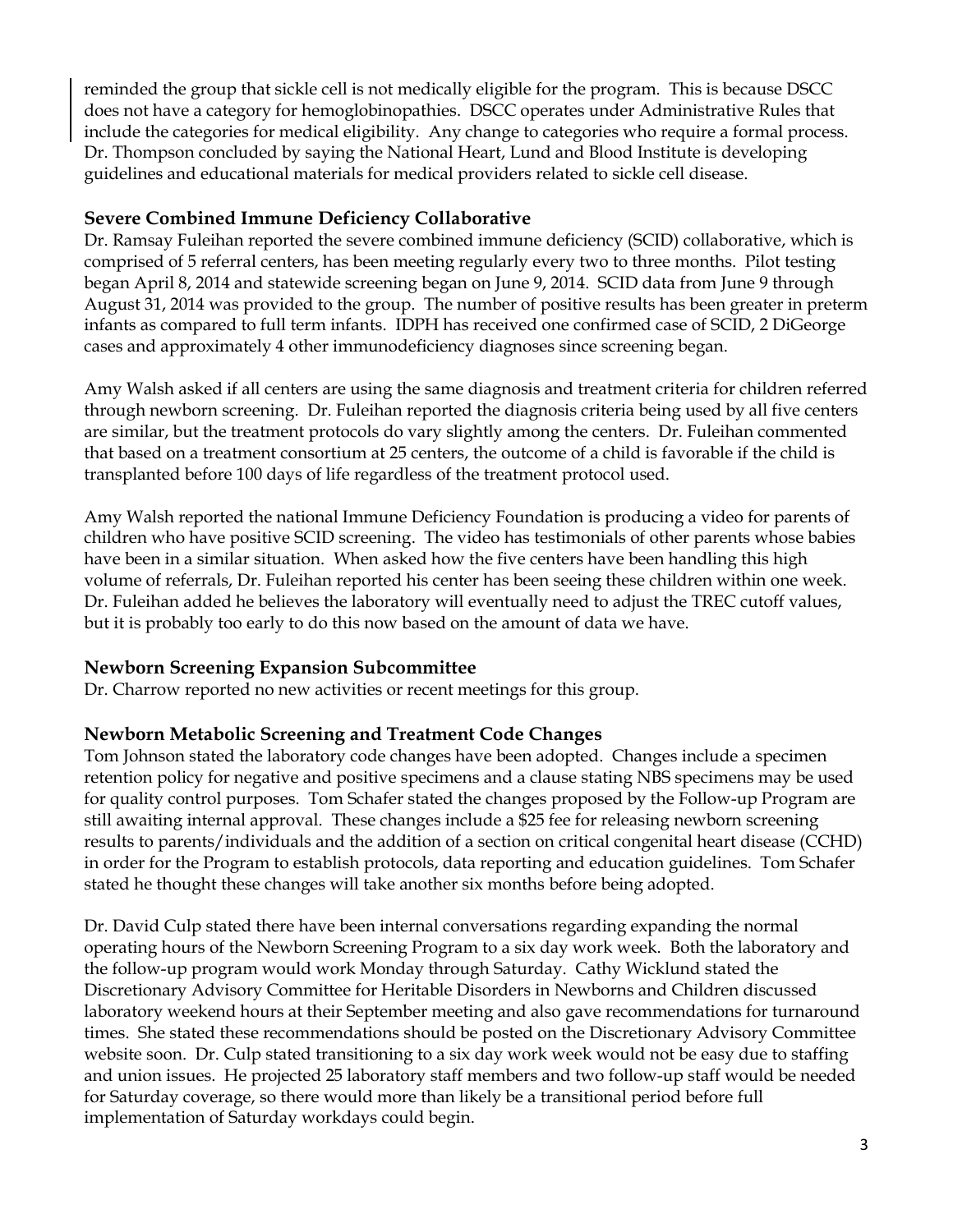The group was asked how the laboratory would decide which conditions the laboratory will test and report on Saturdays. Dr. Charrow stated the committee will review the recommendations of the Discretionary Advisory Committee to make recommendations to the Illinois Newborn Screening Laboratory. Dr. Culp stated IDPH officials would then bring these recommendations to the Director, but this transition will likely not occur until fiscal year 2016.

Tom Schafer stated the Department is committed to operating six days a week, but there is increased cost involved. He stated there would likely be a newborn screening fee increase that would have to go through Joint Commission on Administrative Rules (JCAR), and that the department may have to operate at a loss for a while after the six day work week begins. Individuals asked if there was anything they could do in support of the six day work week. Dr. McColley stated that public input from parents and partner organizations is critical for issues such as these.

### **Update: Implementation of Expanded Testing for Lysosomal Storage**

Dr. Dizikes stated there is a handout of the LSD validation data provided to members in their folder. Dr. Dizikes stated the laboratory participated in a specimen exchange with PerkinElmer Laboratory for the LSD validation process. He is anticipating starting the LSD pilot with four birthing hospitals in late October, then expanding to additional hospitals before screening statewide. The main concern at this time is screening for Krabbe since IDPH does not have a contract in place with the New York state laboratory to perform the DNA analysis for Illinois. Therefore, the laboratory will only be testing for five LSDs (Fabry, Gaucher, MPS I, Niemann-Pick and Pompe) once the pilot begins but will hopefully start Krabbe testing after January 1, 2015. Dr. Culp stated the laboratory is still trying to work out a contract with New York, but is also looking at the possibility of Mayo Clinic or a nationwide bid process for Krabbe testing. Tom Schafer stated once statewide LSD testing begins, the newborn screening fee will be increased by \$2.00 for MPS I testing.

### **Review of Data**

Heather Shryock stated several data handouts are provided in the folder, including the turnaround times from receipt of specimen by the IDPH laboratory to reporting of results; a table of SCID positive screenings from June 9-August 31, 2014; the LSD validation data; and compiled data from 2012, 2013 and a portion of the 2014 positive screens and diagnosed cases. Dr. Charrow commented that Lurie Children's Hospital had seen fewer cases of SCAD and IBCD in the past couple of years and the data provided confirms that fewer of these cases have been reported. Dr. Rong Shao stated the laboratory reviews all confirmed cases and compares their values to modify laboratory cutoffs based on data from the follow-up program.

# **IDPH Report**

### **Newborn Screening Follow-Up Program**

Shannon Harrison reported the follow-up program is fully staffed except for the education coordinator position. The Newborn Hearing Screening Program officially joined the metabolic program in May 2014. An organizational chart is provided to reflect these recent changes. The Newborn Screening Program is in the process of transitioning over to a new website that will be broken down into the different program sections. The website should be more user friendly so medical professionals and parents can navigate through the material easier. The newborn screening records release consent forms will also be available online.

Shannon Harrison also reported the Newborn Screening Program is in the process of merging data in the electronic birth certificate from the Illinois Vital Records System (IVRS) into the PerkinElmer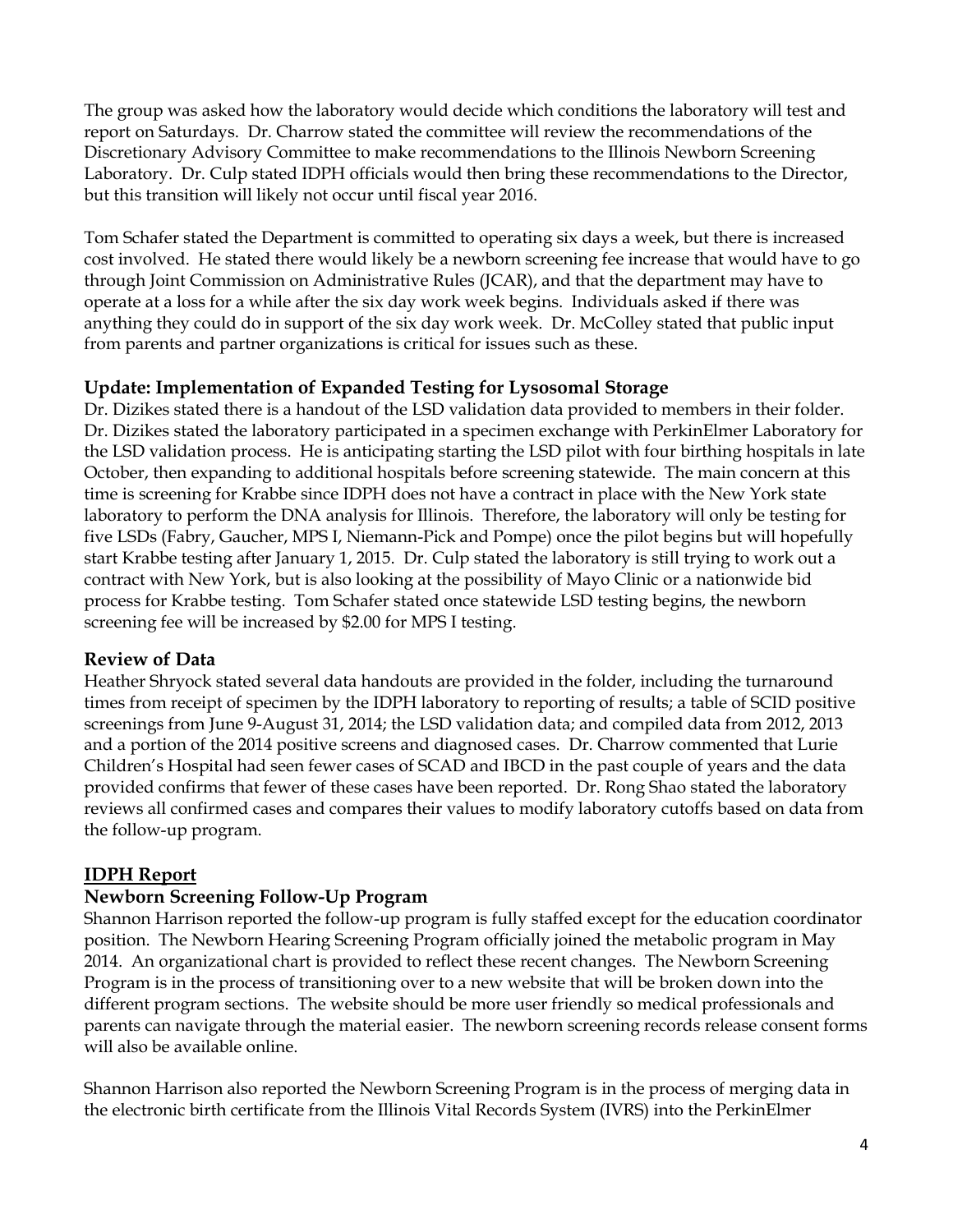(Newborn Metabolic Screening) and HiTrack (Newborn Hearing Screening) data systems. This interface with IVRS will populate information into a module for metabolic, hearing and CCHD screening. All three vendors are still collaborating but are hopeful the program will have something to test by the end of the year. This interface will enable IDPH to track each birth to assure screening has occurred and will provide more accurate and complete information as well as save hospital and IDPH time with data entry.

### **Early Hearing Detection and Intervention Program**

Dr. Ginger Mullin stated the Early Hearing Detection and Intervention Program joined the Newborn Metabolic Screening Program in May. This merging of teams will facilitate sharing of resources and intervening with the same population of babies in a timely manner. Newborn hearing data were presented for 2013, and Ginger stated ever since hospitals were mandated to screen infants after birth, Illinois hospitals have met the national benchmark in regards to percentage of babies screened after birth.

# **Genetics Program Grantees**

Nikki Woolverton provided the group with a summary of the five types of grants IDPH distributes each year for services, outreach and education. Grantees includes 15 hospitals, 34 local health departments in 72 counties, eight pediatric hematology centers and two general revenue appropriations to the University of Illinois at Chicago and the SIDS of Illinois. She added IDPH was able to give an additional grant to Advocate Illinois Masonic Hospital and Warren County Health Department this year.

# **SIDS Program**

Nikki Woolverton stated October is Sudden Infant Death Syndrome awareness month, and the IDPH SIDS Program has been participating in various activities to promote SIDS awareness and infant safe sleep practices. The SIDS Program is also involved with a three way state agency collaboration to hold press conferences in Springfield and Chicago to discuss infant safe sleep practices and SIDS risk reduction.

# **Educational Activities**

Shannon Harrison reported the newborn screening program staff have been giving several presentations around the state to medical professionals and the perinatal network regarding the addition of SCID and LSDs to the newborn screening panel. She stated fact sheets for SCID and LSDs are available on the newborn screening website.

# **Reports from Partners:**

# **Sickle Cell Disease Association of Illinois (SCDAI)**

Staff from SCDAI were not present to report on their activities.

# **Center for Jewish Genetics**

Staff from the Center for Jewish Genetics were not present to report on their activities.

# **Genetic Task Force of Illinois (GTFI)**

Staff from GTFI were not present to report on their activities, but Cathy Wicklund stated the licensure bill for genetic counselors has been renewed.